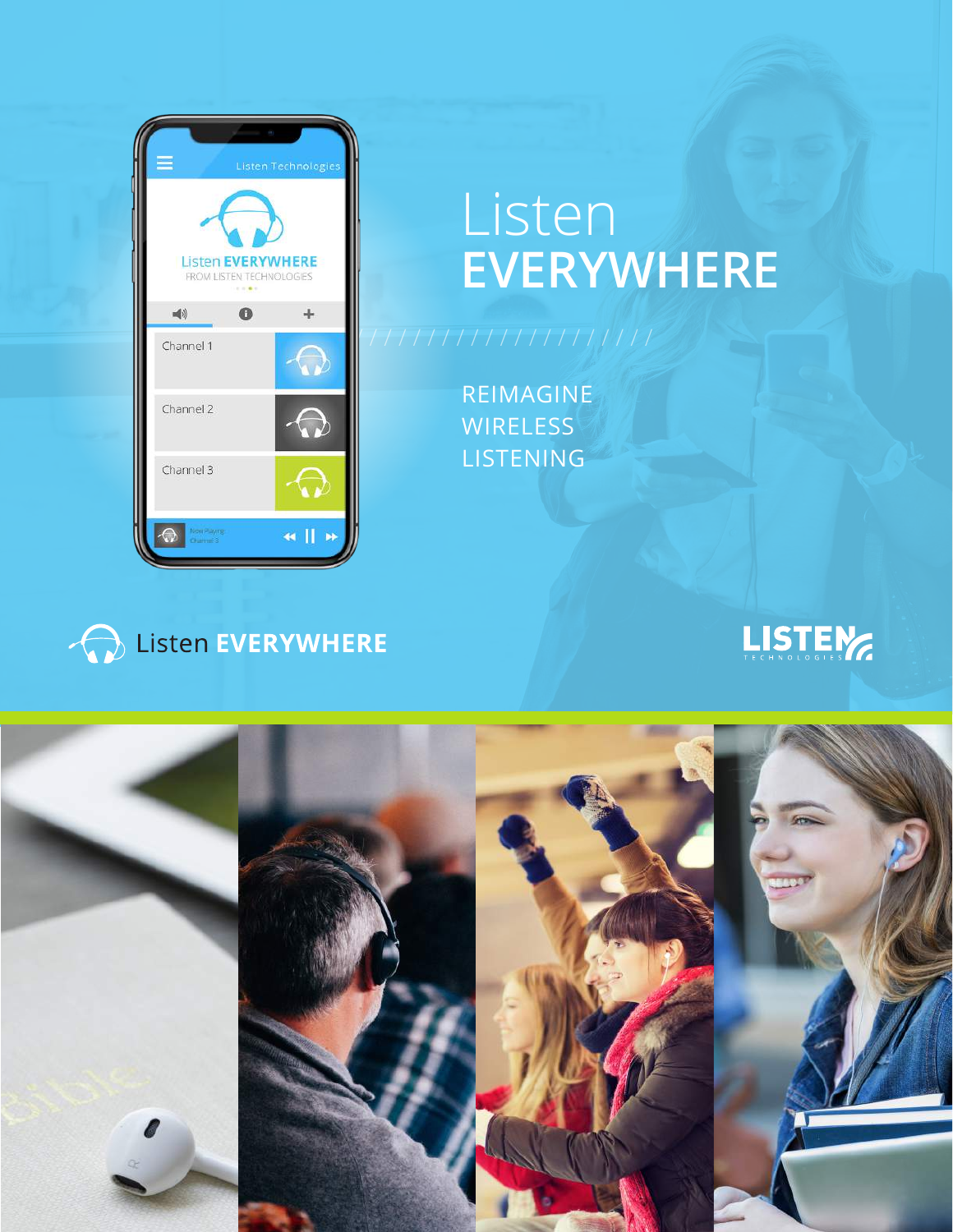## WHY Listen **EVERYWHERE**?



**Listen EVERYWHERE is the premier streaming Wi-Fi solution for houses of worship, hospitality, restaurants, universities and many other venues.** 

> **Listen EVERYWHERE provides high-quality audio directly to users' smartphones via a free app.**

# IT'S SIMPLE



**Download the Free Listen EVERYWHERE App**



**Connect to the venue's wireless network**



**Choose your desired channel**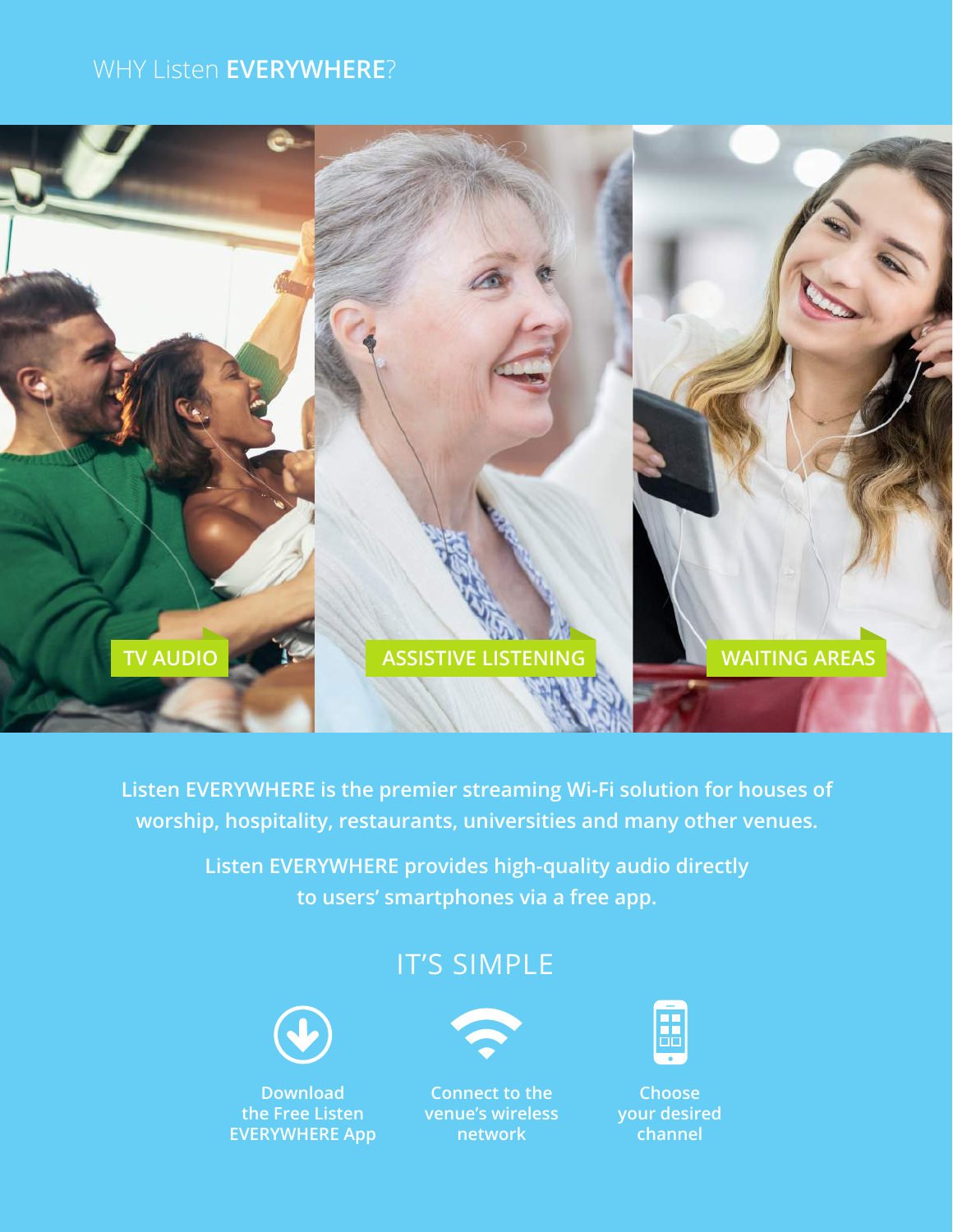Listen EVERYWHERE makes it simple and cost effective to enable assistive listening, language interpretation, and multiple room/channel audio delivery to guest's smartphones.

Listen EVERYWHERE uses a venue's existing wireless network, has ultra-low latency, and can accommodate 1,000 users per server.

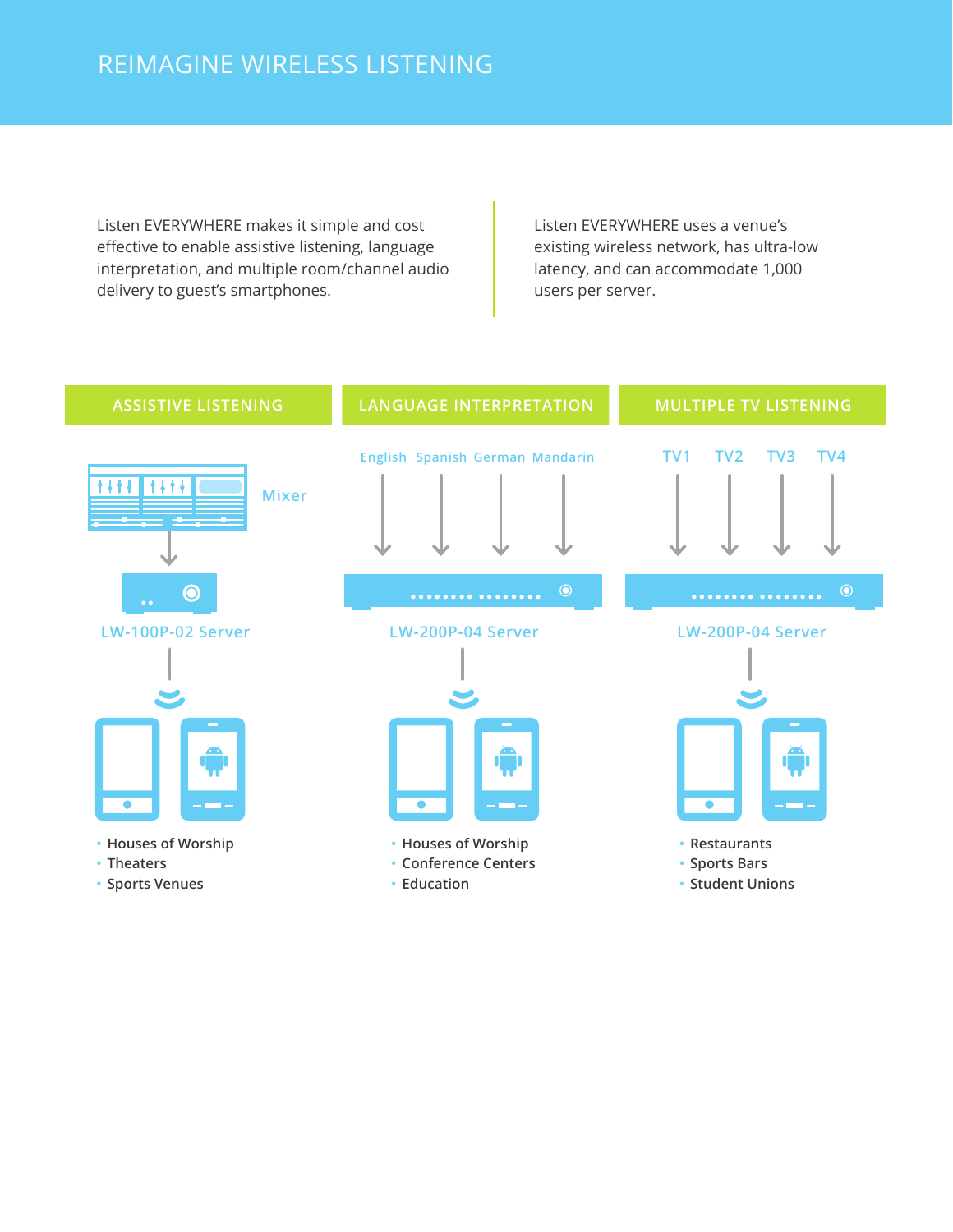# **The Listen EVERYWHERE app allows the venue to fully customize and brand their system**

## In App Features

#### **Text Banners**

Text banners allow you to insert updated content quickly and easily.

#### **Sliding Promotional Banners**

Upload ads, coupons, promotions, or special events banners that can click through to your menu, websites, or additional information.



#### **Welcome Ad or Video**

The first thing customers see when opening the app; set the number of seconds before your welcome ad or video can be skipped.

### **Custom Content**

Link to websites, event agendas, PDFs and any other custom content.

#### **Custom Labels for Channels**

Channel logos and other graphics make it easy for guests to find their desired channel.

## **Download the App & Try the Demo at: www.listeneverywhere.com**

Tap on channels, banner ads, offers and PDFs to see and hear just like in a live venue.

- Fire up the app **1**
- Select "About" from the menu **2**
- Turn on "Enable Demo Mode" **3**
- Select "Venue scan" **4**



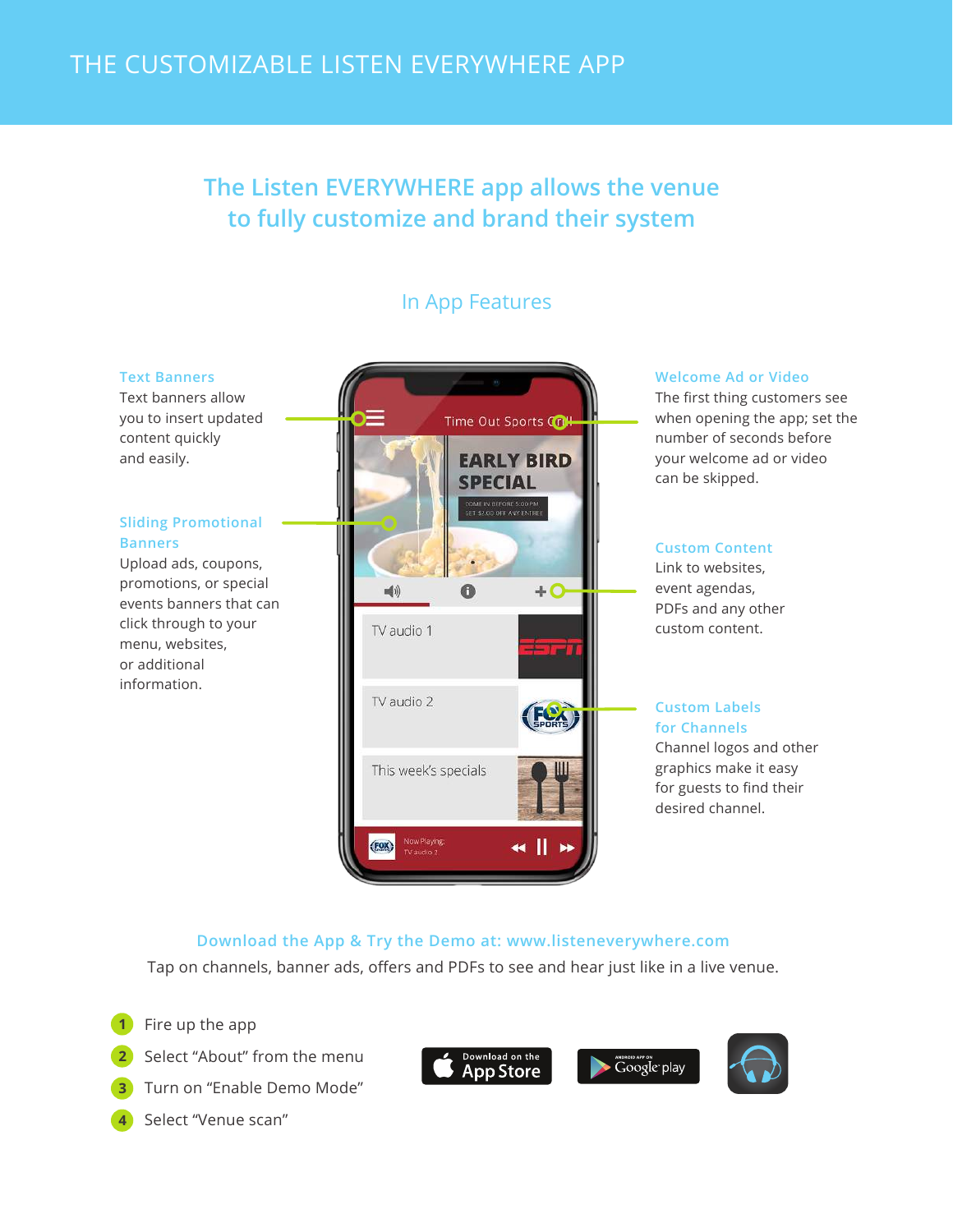







 LW-100P Shown

| LW-100P-02 Server            |                                             |
|------------------------------|---------------------------------------------|
| Models Available             | LW-100P-02                                  |
| Number of Channels           | 2 mono, 1 stereo                            |
| Number of simultaneous users | 1,000                                       |
| Latency                      | iPhone - 40ms-120ms<br>Android - 40ms-120ms |
| Audio Connector              | <b>Terminal Block/RCA</b>                   |
| Power Supply                 | 5 VDC, 4A                                   |
| Power Supply Blades          | USA/Canada, EU, UK, AU                      |



and the complete of the same of the same of the same of the same of the same of the same of the same of the same of the same of the same of the same of the same of the same of the same of the same of the same of the same o

LW-200P Shown

| <b>LW-200P Servers</b>       |                                                |
|------------------------------|------------------------------------------------|
| Models Available             | LW-200P-04, LW-200P-08, LW-200P-12, LW-200P-16 |
| Number of Channels           | Mono: 4, 8, 12, 16<br>Stereo: 2, 4, 6, 8       |
| Number of simultaneous users | 1,000                                          |
| Latency                      | iPhone – 40ms-120ms<br>Android - 40ms-120ms    |
| Audio Connector              | <b>Terminal Block</b>                          |
| Power Supply                 | 5 VDC, 4A                                      |
| Power Supply Blades          | USA/Canada, EU, UK, AU                         |